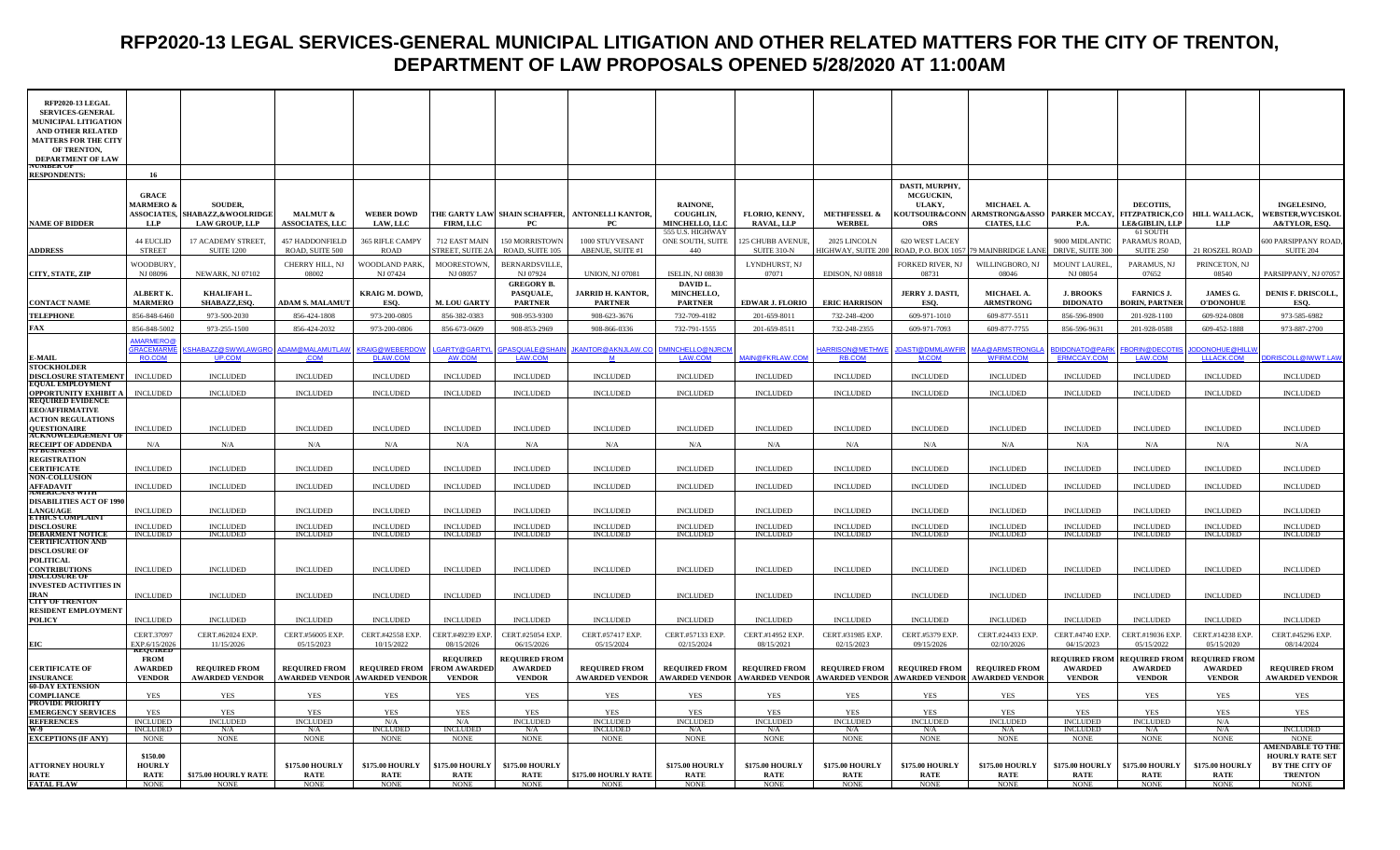We the undersigned propose to furnish and deliver the above services pursuant to the scope of services and requirements and made part hereof:

# **HOURLY RATE**

| <b>HOURLY RATE</b>     | $S$ / $S$ 0. <sup>00</sup>                                                                        |
|------------------------|---------------------------------------------------------------------------------------------------|
|                        |                                                                                                   |
|                        | (ORIGINAL SIGNATURE BY AUTHORIZED REPRESENTATIVE)                                                 |
|                        | The undersigned is a Corporation, <b>Rartnership</b> or Individual under the laws of the State of |
|                        | New IICSM having its principal office at 44 EUCI.d ST WOOODUNY                                    |
|                        | COMPANY $force, macro + 18500$ $Cep$                                                              |
| ADDRESS $44$ Euclid ST |                                                                                                   |
|                        | ADDRESS usaadbury NJ 05096                                                                        |
| FED. ID $\sharp$       |                                                                                                   |
|                        | NAME Albert K- Marmero                                                                            |
|                        | TELEPHONE $856 848 6446$                                                                          |
|                        | FAX $85688002$                                                                                    |
|                        | EMAIL amarmero @ gracc marmero-com                                                                |
| DATE 5-26-7020         |                                                                                                   |
| SIGNATURE              |                                                                                                   |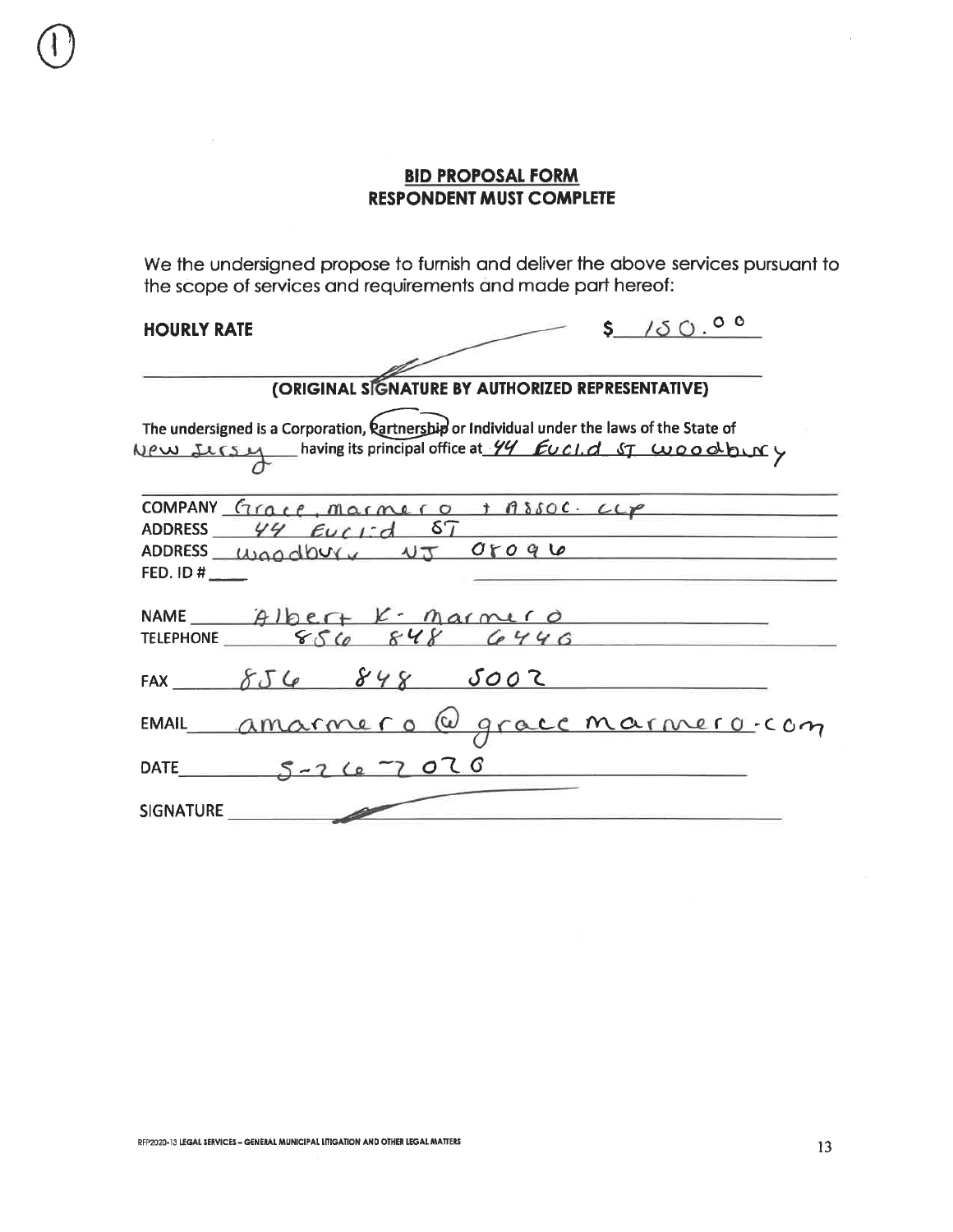

Souder\* Shabazz  $* + \infty$ Woolridge\*

\*Admitted in New Jersey +Admitted in New York ∞Admitted in Pennsylvania

### **COST PROPOSAL**

Souder, Shabazz & Woolridge Law Group believe in providing aggressive and competent legal services for reasonable rates. While, all legal fees are negotiable, the law firm generally charges a flat rate for municipal entities of \$175 per hour for shareholders; \$135 per hour for all other attorneys and \$85 per hour for all work performed by any member of the administrative staff.

SSW Law Group also charges .08 cents per page for copying and scanning for all black and white print. There is a charge of .15 cents per page for all color copying.

SSW Law Group also request reimbursement for travel costs and expenses associated with its representation.

Respectfully submitted, SOUDER, SHABAZZ & WOOLRIDGE LAW GROUP, LLP

By: Khalifah L. Shabazz, Partner

17 Academy Street, Suite 1200, Newark, NJ 07102 | Firm Phone: 973-500-2030 | Firm Fax: 973-484 -7464 www.sswlawgroup.com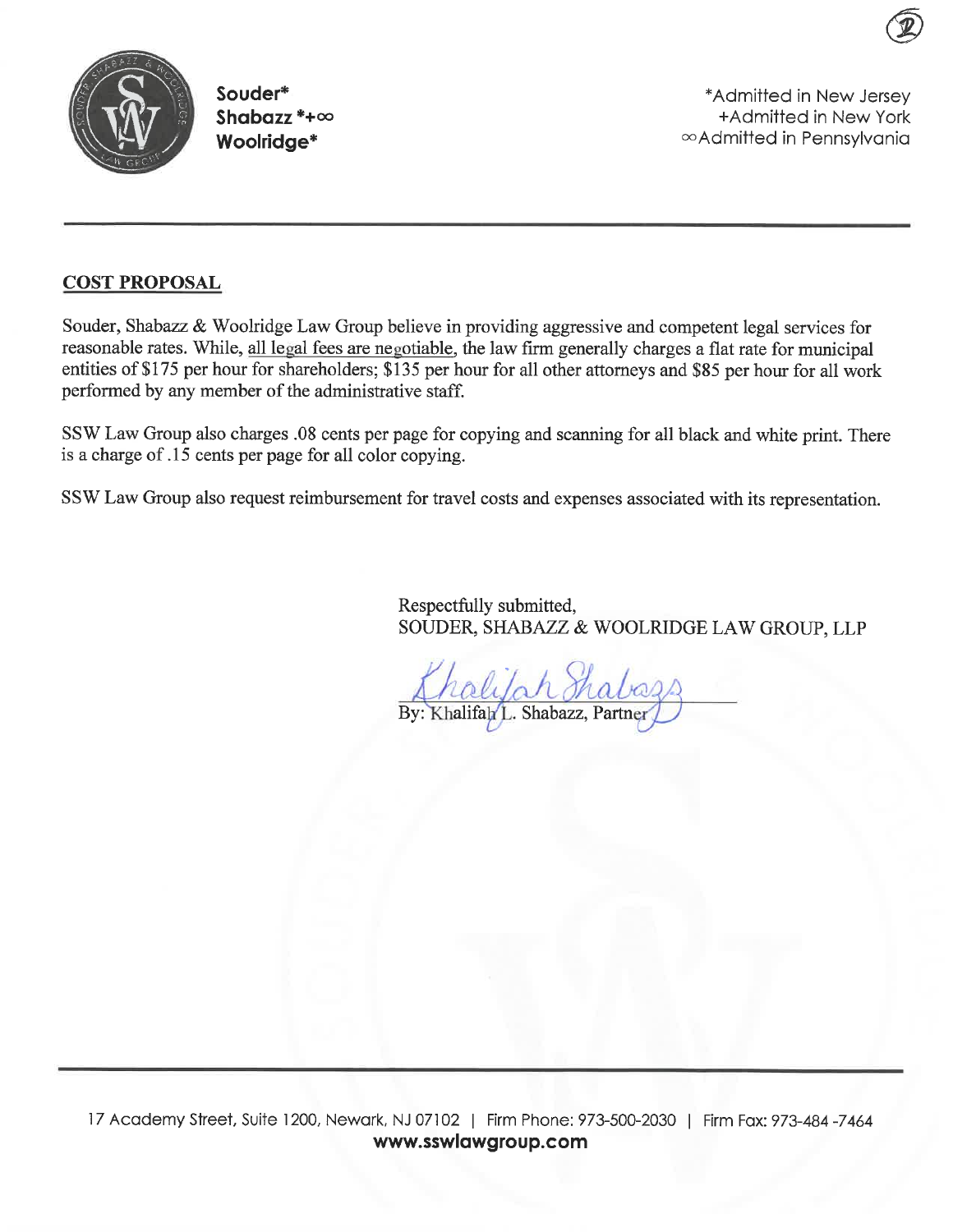

### **Compensation Proposal.**

Malamut and Associates has a long-standing commitment to staffing client matters according to the task at hand, utilizing shareholders, associates, and paralegals where required in order to deliver the best product and service in an effective and cost-efficient manner.

It has been our practice to base all legal services on an hourly fee rather than a retainer. Our current hourly rate is \$175.00 per hour for shareholders. We would invoice you monthly for work performed during the preceding calendar month. Out-of-pocket expenses would be charged at our actual cost, without application of any mark up. Out-of-pocket expenses include, but are not limited to, records we pay for, transcripts we pay for, but not mileage to court or meetings.

Other associate attorneys at the firm may assist where necessary and appropriate. The maximum rate that the firm will charge for those attorneys' services will be \$135.00 per hour. Paralegal services will be charged at \$85.00 per hour.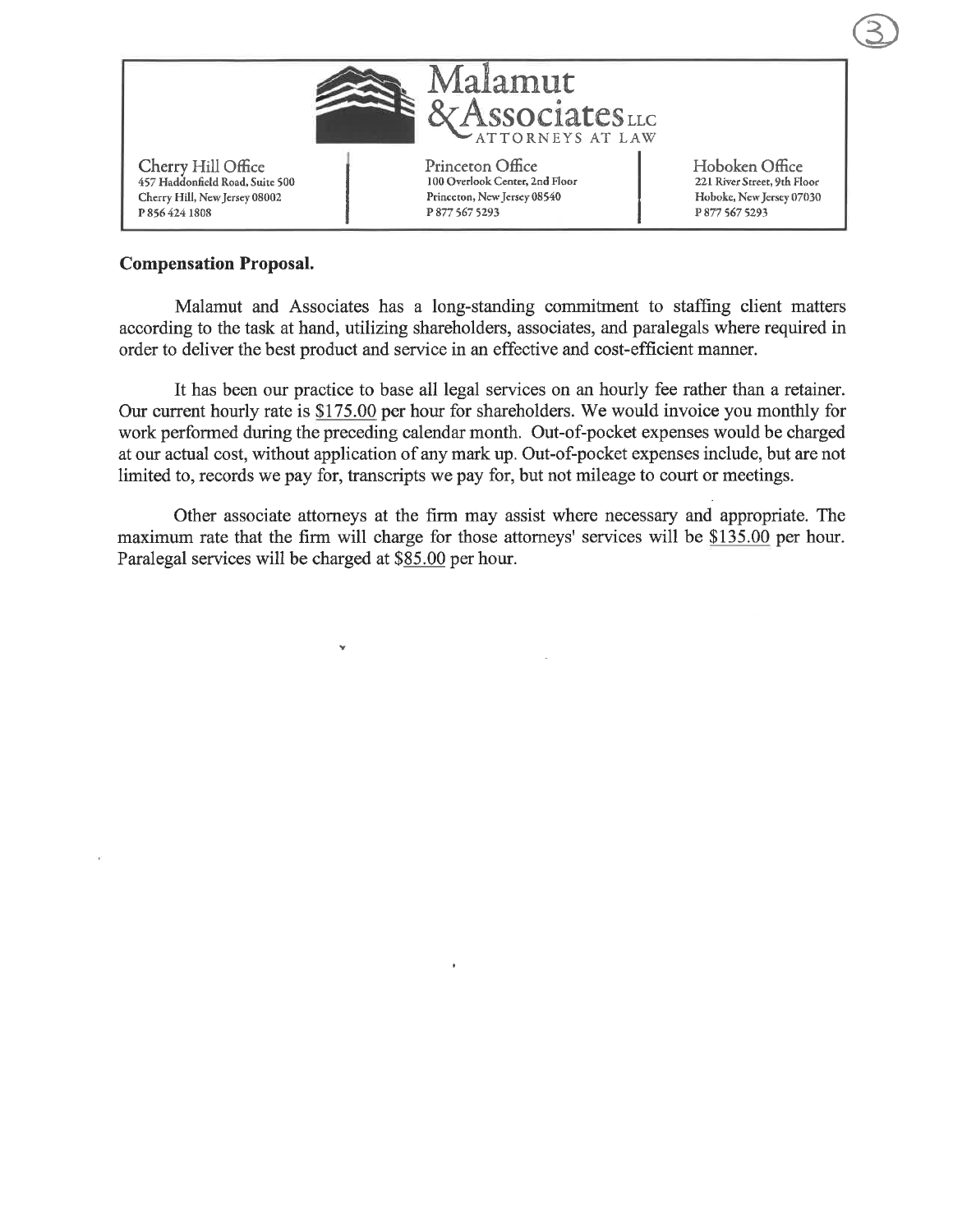We the undersigned propose to furnish and deliver the above services pursuant to the scope of services and requirements and made part hereof:

| <b>HOURLY RATE</b>                                                                                                                                             |                                                  | 175.00 |
|----------------------------------------------------------------------------------------------------------------------------------------------------------------|--------------------------------------------------|--------|
|                                                                                                                                                                | ORIGINAL SIGNATURE BY AUTHORIZED REPRESENTATIVE) |        |
| The undersigned is a Corporation, Partnership or Individual under the laws of the State of<br>New Jersey ________ having its principal office at ___ see below |                                                  |        |
| Legal Services - General Municipal Litigation and Other Legal Matters                                                                                          |                                                  |        |
| COMPANY Weber Dowd Law, LLC<br>ADDRESS 365 Rifle Camp Road,<br>ADDRESS Woodland Park, New Jersey 07424                                                         |                                                  |        |
| FED. ID $#_$                                                                                                                                                   |                                                  |        |
| NAME Kraig M. Dowd, Esq.<br>TELEPHONE 973-200-0805 ext.102                                                                                                     |                                                  |        |
| FAX 973-200-0806                                                                                                                                               |                                                  |        |
| EMAIL_kraig@weberdowdlaw.com                                                                                                                                   |                                                  |        |
| DATE May 26, 2020<br><b>SIGNATURE</b>                                                                                                                          |                                                  |        |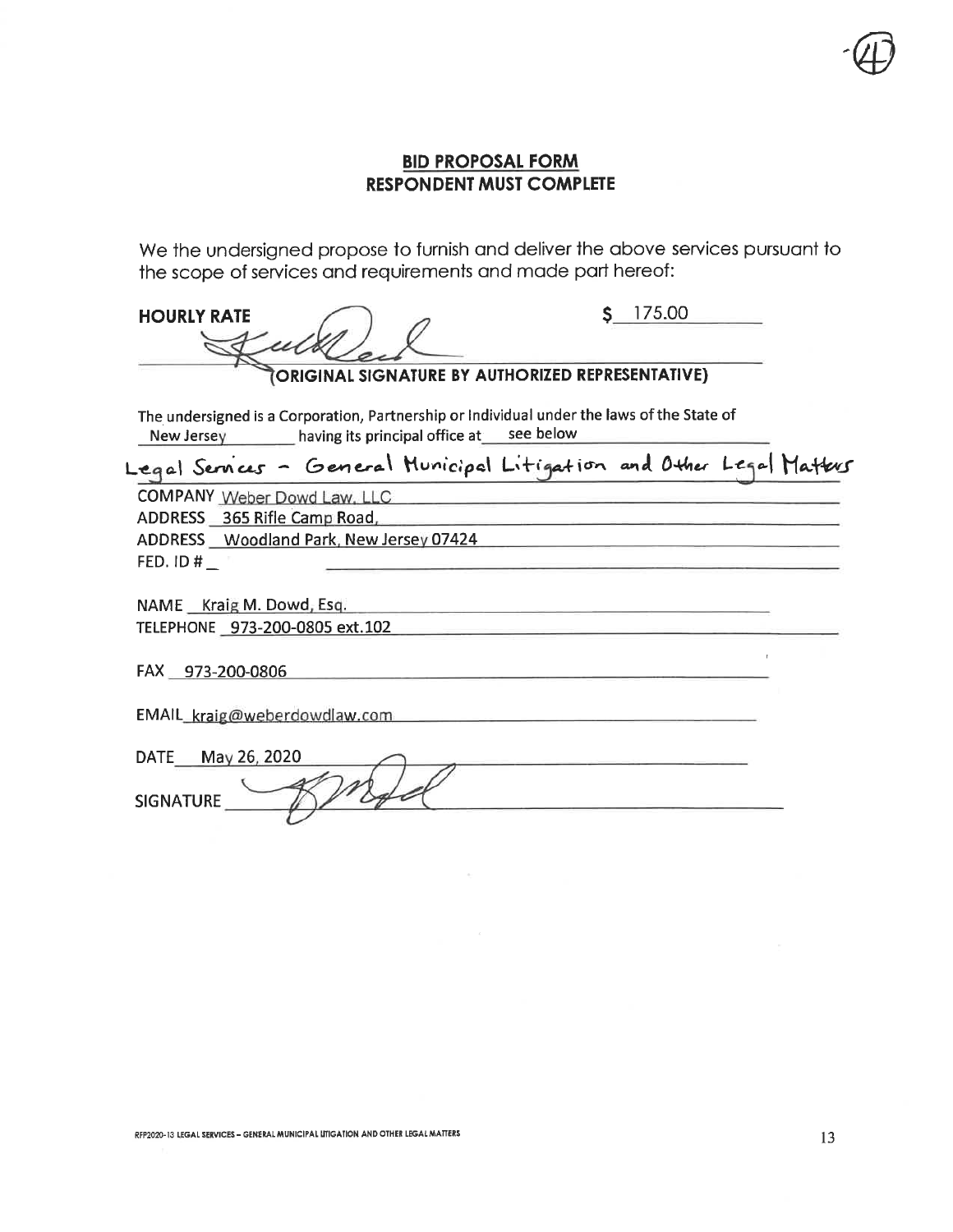can be adjudicated in Federal District Courts where discovery requirements, motion practices and substantive rules are can be advantageous to the defense of public officials and municipalities to such actions. Her trial experience and judgment in evaluating with precision the value of a case and the likelihood of success of a case at trial or on appeal has been invaluable to her clients.

With respect to public contracts, Ms. Garty's broad-ranging public experience includes reviewing and advising public clients on procurement process options such as the use of public bids, RFP's, and RFQ's (and the legal standards and practical reasons for using each method) as well as purchasing cooperatives to obtain the most competitive price, highest quality and best payment terms for goods and services sought. In addition, she has advised public clients on how to use the public procurement process to advertise business opportunities with local businesses for advertising and other opportunities to enhance revenue and/or reduce costs of operations. Her experience includes reviewing bids and contracts, advising clients on drafting of specifications; negotiating, resolving and litigating disputes with vendors involving with bid disputes, change orders and payment issues on office space and equipment leases, major construction projects and other contract disputes.

### **B.** Cost Proposal:

The Garty Law Firm proposes an hourly rate of \$175/hour for Ms. Garty and \$135/hour for work performed by her associate attorney. Paralegal assistance is available and used where appropriate at the rate of \$85/Hour for these services.

If a "not to exceed" amount is desired for the contract for this representation, the Proposer is amenable to including this clause. The Firm already utilizes the City's billing software and has been able to successfully comply with the invoicing and billing submission protocols.

### C. History and Experience:

As the managing attorney for Camden County's in-house defense litigation team from 1994-2004, she oversaw the defense of County government, senior officials, employees and law enforcement in civil litigation in state and federal courts. In addition, as an Assistant City Attorney for the City of Camden from 1990-1994, Ms. Garty personally handled litigation in the area of public contracts and provided advice on employment, personnel and other governmental issues arising under Title 11 and 11A, including civil service appeals. She was also the lead litigation attorney and advisor to the Risk Management team for the City's newly formed selfinsured retention plan and defended various personal injury lawsuits brought against the City for auto accidents, slip and fall cases, wrongful death and serious personal injury cases, as well as various civil rights suits brought against the City's police force for excessive force, malicious prosecution, and false arrest claims.

In 1994, she joined the Camden County Counsel's office as an Assistant County Counsel handling the defense of civil rights, premises liability, auto, employment and public contract litigation matters. Appointed as First Assistant in 2001, she continued to lead the County's in-house litigation team as its chief trial counsel handling high exposure and complex litigation matters in the areas of civil rights, serious personal injury, wrongful death and employment law cases. As Camden County Counsel, Ms. Garty continued oversight of the litigation, including oversight of outside counsel, and provided legal advice to the Freeholder Board on policy, procedure, self-governance and regulatory issues, governmental reforms (on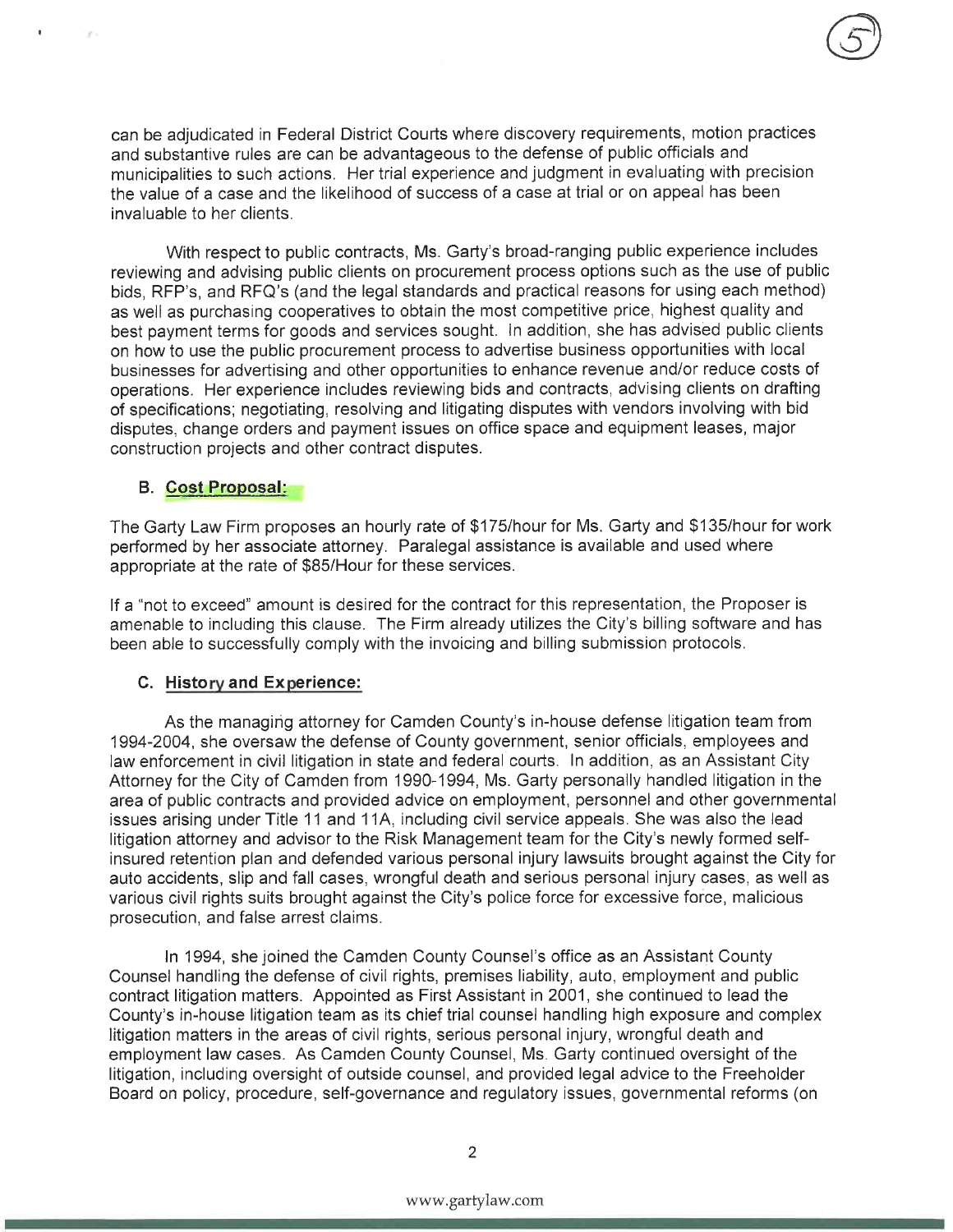### COMPENSATION PROPOSAL

With respect to hourly rates and scope of services, please be advised that this Firm will bill monthly at the hourly rate of \$175.00 for Gregory B. Pasquale's time and \$135.00 for all other attorneys. Paralegal time will be billed at \$85.00 per hour.

Out-of-pocket disbursements and costs incurred on behalf of the City, will be itemized on each bill and will be billed at the actual cost incurred in accordance with the City of Trenton outside counsel guidelines.

> **SHAIN SCHAFFER PC** A Professional Corporation Organized and Existing Under the Laws of the State of New Jersey

ingral Gregor asquale, Esg.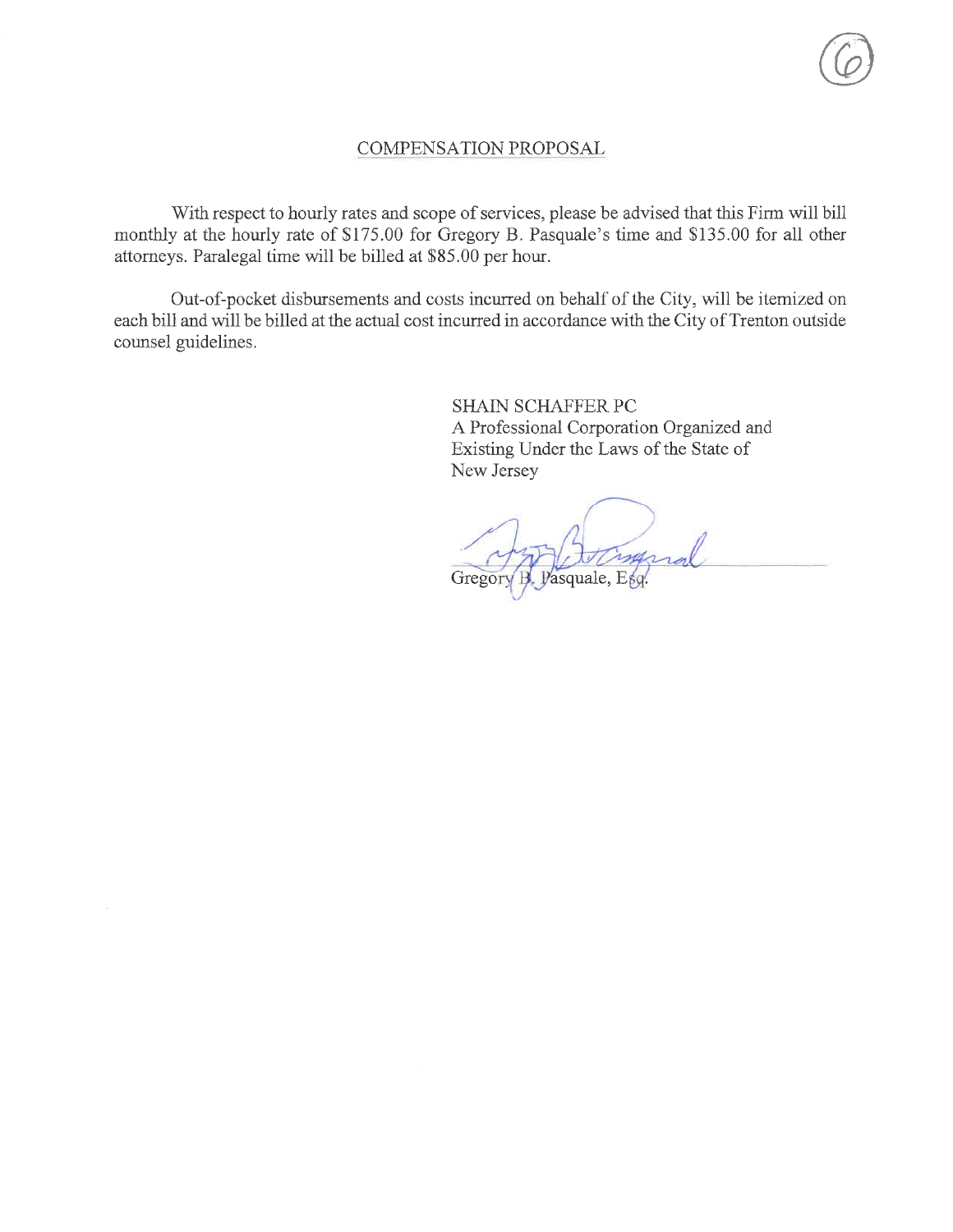# **Respondent's Cost Proposal**

Antonelli Kantor, P.C. is amenable to the hourly rates set by the City of Trenton.

\$175.00/hour Partners All other attorneys \$135.00/hour Paralegals \$85.00/hour

# ANTONELLI KANTOR, P.C.

By: Jarrid H. Kantor, Partner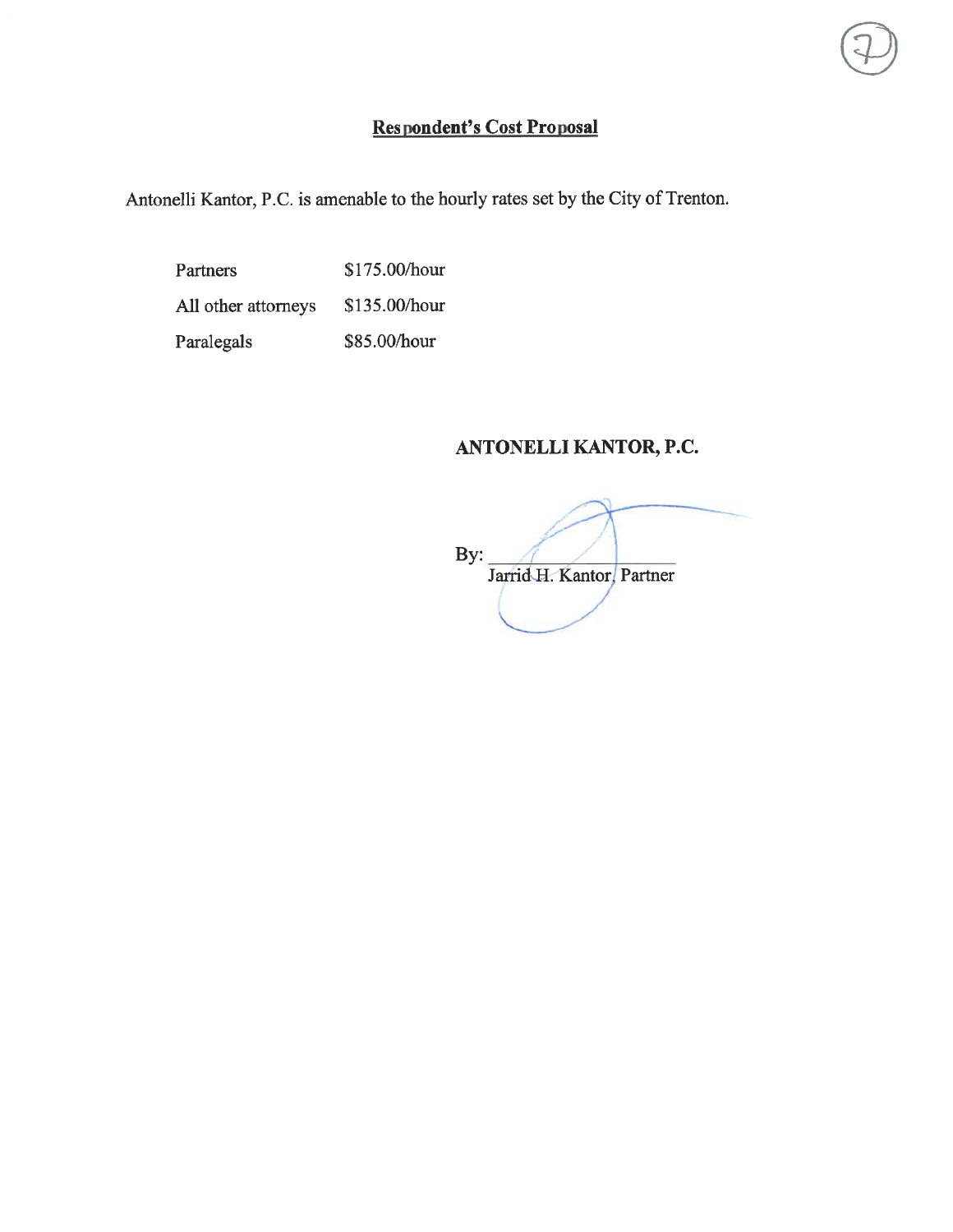



Ruben D. Perez\* Matthew R. Tavares\* Jeremy M. Brooks Michael S. Spinello

Writer's Direct: DMinchello@NJRCMLaw.com

### PAYMENT CONDITIONS AND RATE SCHEDULES

During the calendar year 2020-2021 Rainone Coughlin Minchello proposed to provide legal services at an hourly rate of One Hundred Seventy-Five Dollars (\$175.00) per hour for shareholders, One Hundred Thirty-Five Dollars (\$135.00) per hour for all other attorneys and Eighty-Five (\$85.00) for paralegals for all services required.

We further propose the following fees for expenses:

### **Reimbursable Expenses:**

| Photocopies | \$.08 per page; | Faxes        | \$.25 per page |
|-------------|-----------------|--------------|----------------|
| Printing    | \$.08 per page; | Color Copies | \$.65 per page |
| CD Copy     | \$5.00;         | DVD Copy     | \$10.00        |

Any additional reimbursable expenses will be subject to the approval of the City.

**Invoices and Payment:** Invoices are sent on a monthly basis and payment is due within 30 days thereafter.

Louis N. Rainone Craig J. Coughlin\* David L. Minchello Carol A. Berlen John F. Gillick Brian P. Trelease\* Claudia Marchese Anne E. Rowan \* Also admitted in New York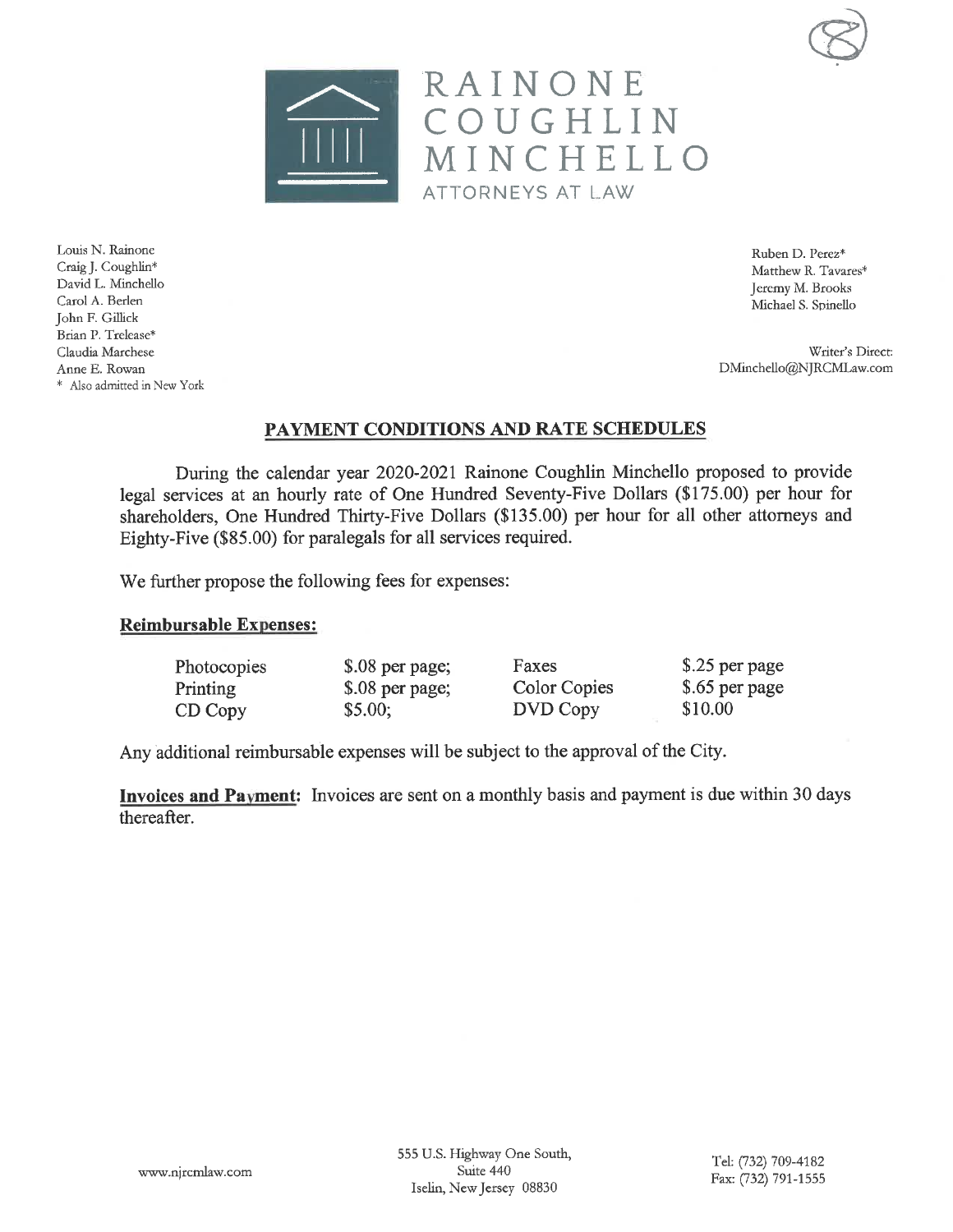# FLORIO + KENNY + RAVAL, L.L.P.

**ATTORNEYS AT LAW** 

**125 CHUBB AVENUE SUITE 310 N** LYNDHURST, NEW JERSEY 07071 PHONE: (201) 659-8011 FAX: (201) 659-8511

E-MAIL: MAIN@FKRLAW.COM

EDWARD J. FLORIO BERNARD F. KENNY, JR. NITA G. RAVAL CHRISTOPHER K. HARRIOTT WEBSITE: WWW.FKRLAW.COM

DAVID J. YANOTCHKO CHRISTIAN M. HIBINSKI ALEXANDER J. CORRADO EMILY M. MOWER

**COUNSEL** KEITH KANDEL<sup>^</sup> MICHAEL T. WILKOS\*

\*ADMITTED TO NJ & NY BAR **^CERTIFIED AS A WORKERS' COMPENSATION ATTORNEY** 

May 21, 2020

Isabel C. Garcia, Purchasing Agent City Hall Annex Division of Purchasing City of Trenton 319 East State Street, 1st Floor Trenton, New Jersey 08608

FEE PROPOSAL FOR THE POSITION OF LEGAL SERVICES - GENERAL RE: MUNICIPAL LITIGATION AND OTHER LEGAL MATTERS (RFP2020-13)

Dear Ms. Garcia:

We propose a rate of \$175.00 per hour per partners, \$135.00 per hour per associate attorneys, and \$85.00 per hour per paralegals for the term of the Contract.

Respectfully/submitted, FLORIO\*KENNY\*RAVAL, L.L.P. EDWARD J. FLORIO eflorie@fkrlaw.com

Writer's direct email address:  $EJF/ak$ 

 ${00807325}$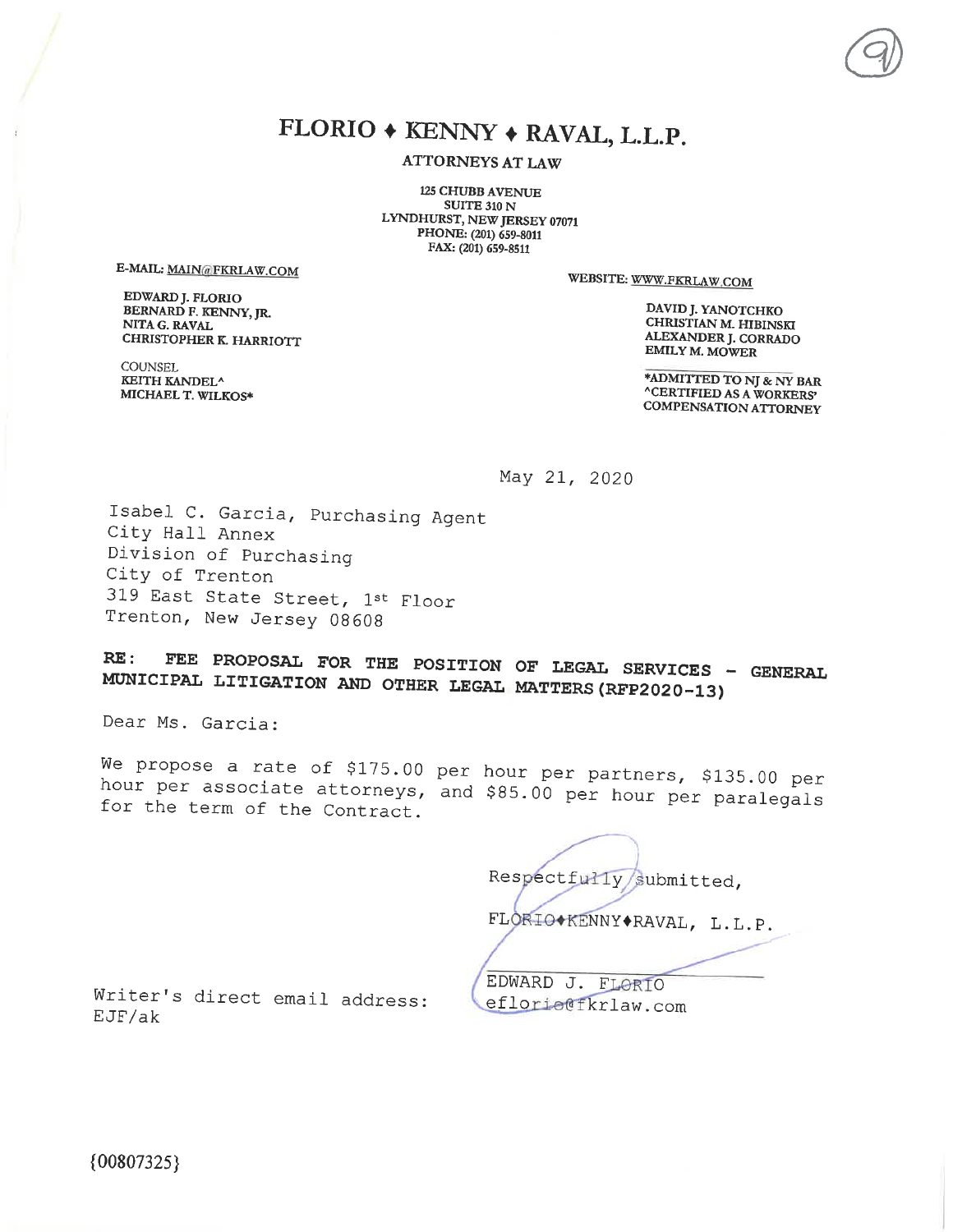### **Price Proposal**

We propose the following fee arrangement:

- Partners/Counsel: \$175/hour  $\bullet$
- Associates: \$135/hour
- Paralegals: \$85/hour  $\bullet$
- Costs of photocopies with our vendor are:  $\bullet$ 
	- SO.10 per page for black and white copies
	- $\circ$  \$1.09 per page for color copies
	- o \$15 for every 250 pages for converting documents to a C.D.
	- $\circ$  \$40 for DVD
- Costs for postage with the United States Postal Service are utilized at their current rates for  $\bullet$ general postage and certified mail.
- Costs for Lawyers Service deliveries per item effective March 1st, 2020 are as follows:  $\bullet$ 
	- $\circ$  No signature: \$4.35
	- o No signature and being delivered to the courthouse: \$9.35
	- $\circ$  Signature: \$6.85
	- o Signature and being delivered to the courthouse: \$11.85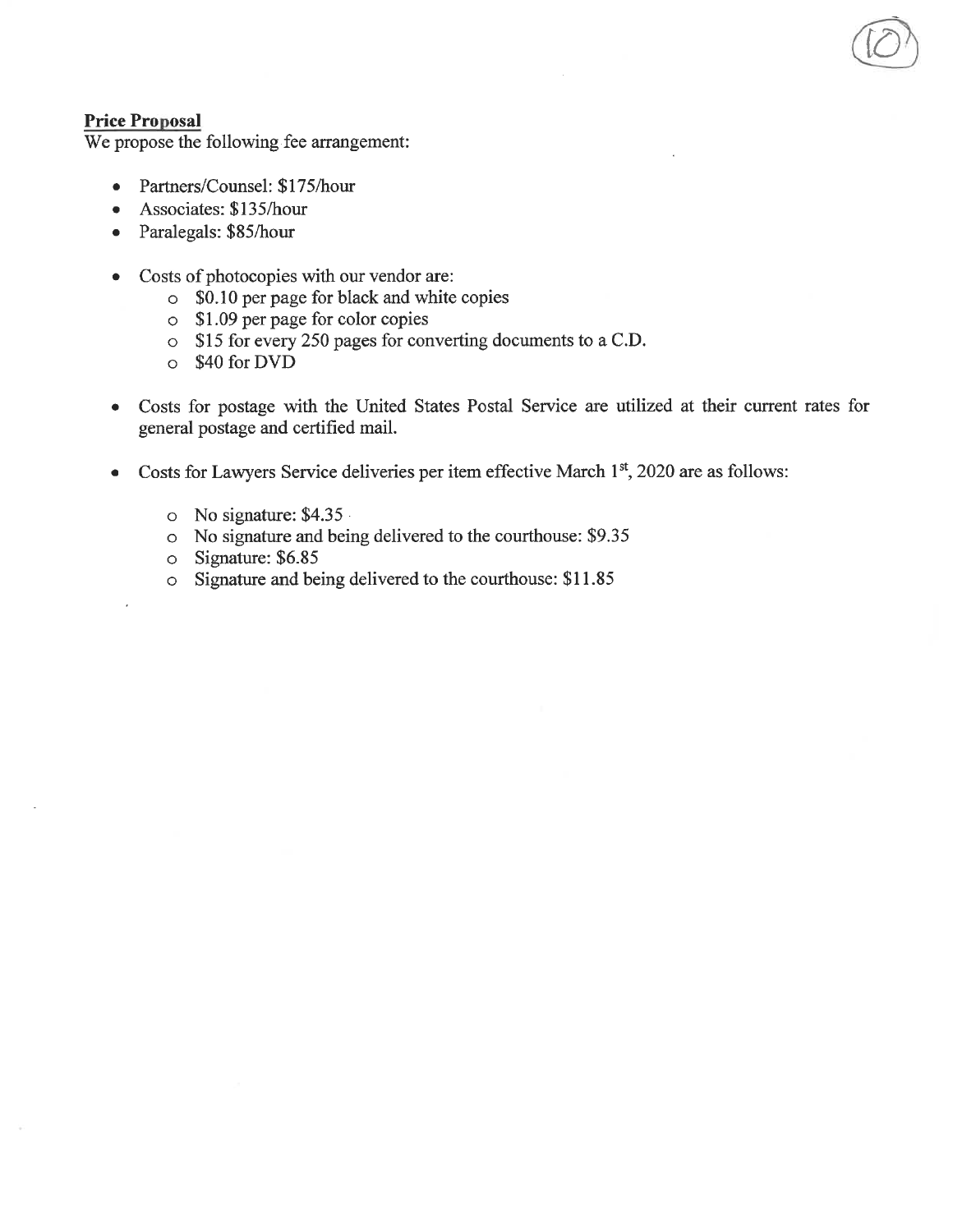We the undersigned propose to furnish and deliver the above services pursuant to the scope of services and requirements and made part hereof:

**HOURLY RATE** 

\$ 175.00 for partners\*\* (see below)

# (ORIGINAL SIGNATURE BY AUTHORIZED REPRESENTATIVE)

The undersigned is a Corporation, Partnership or Individual under the laws of the State of New Jersey having its principal office at 620. W. Lacey Road, Forked River, NJ 08731

| <b>COMPANY</b> | DASTI, MURPHY & McGUCKIN, P.C.            |
|----------------|-------------------------------------------|
| <b>ADDRESS</b> | 620 W. Lacey Road, Forked River, NJ 08731 |
| <b>ADDRESS</b> | 506 Hooper Avenue, Tims River, NJ 08753   |
| FED. ID#       |                                           |
|                |                                           |
| <b>NAME</b>    | Jerry J. Dasti, Esquire, Senior Partner   |

 $NAME$   $\_\$ TELEPHONE 609-971-1010

FAX 609-971-7093

EMAIL jdasti@dmmlawfirm.com

DATE May 20, 2020

SIGNATURE

\*\* \$175.00 per hour for partners: Jerry J. Dasti, Gregory P. McGuckin, Christopher K. Koutsouris. \$135.00 per hour for associates. We do not charge for paralegal or secretarial time.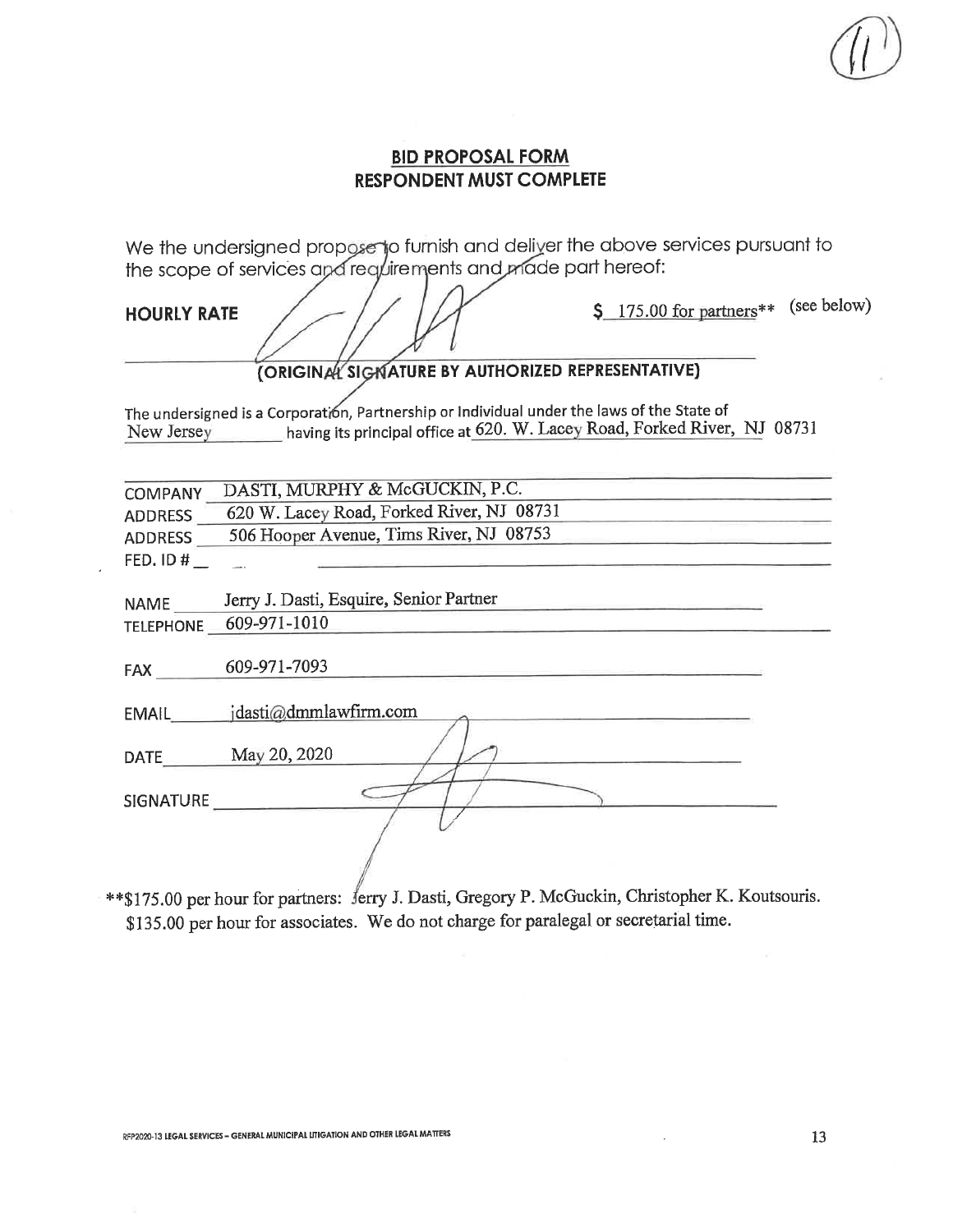MICHAEL A. ARMSTRONG & ASSOCIATES, LLC

Counselors at Law 79 MAINBRIDGE LANE WILLINGBORO, NEW JERSEY 08046

|            | TELEPHONE: (609) 877-5511 |
|------------|---------------------------|
| FACSIMILE: | $(609)$ 877-7755          |

+MEMBER NJ NY & GA BARS

+MEMBER NJ & PA BARS

MICHAEL A. ARMSTRONG+ Email: maa@armstronglawfirm.com

 $\overline{\mathbf{S}}$ 

CRISTAL M. HOLMES-BOWIE Email: chb@armstronglawfirm.com

MORRISON KENT FAIRBAIRN+ Email: mkf@armstronglawfirm.com

Of Counsel COURTNEY M. SCANTLING Email: cms@armstronglawfirm.com

> **RESPONSE TO REQUEST FOR PROPOSALS** PROFESSIONAL SERVICES **CITY OF TRENTON** LEGAL SERVICES - GENERAL MUNICIPAL LITIGATION AND OTHER LEGAL MATTERS **RFP 2020-13**

### A. Qualifications.

The law firm of Michael A. Armstrong & Associates, LLC, hereby submits its proposal with the City of Trenton for Legal Services - General Municipal Litigation and Other Legal Matters. Michael A. Armstrong & Associates, LLC, presently represents several government entities, including the City of Trenton, in all areas of general municipal and defense, litigation, appeals, motion practice, legal research, and other legal matters as needed. The Law Office of Michael A. Armstrong was established on February 15, 1994. On January 18, 2008, the firm changed its name to Michael A. Armstrong & Associates, LLC. The managing partner is Michael A. Armstrong.

The firm represents public and private clients in matters involving employment, general government defense, commercial litigation, legislative, general civil defense, contracts, real estate, condemnation actions, redevelopment, planning, criminal, municipal court and personal injury. The law firm has engaged in litigation with some of the largest law firms in the State and consistently achieves favorable results for our clients. The firm's expertise is primarily concentrated in the areas of local and state government defense arising from matters involving tort claims, employment, planning, redevelopment, real estate contracts, condemnations, and legislation.

### **B.** Compensation Proposal.

Hourly Rates for Attorneys And Support Staff

|                    | Rate Per Hour | Services of          |
|--------------------|---------------|----------------------|
| <sup>\$</sup>      | 175.00        | Michael A. Armstrong |
| $\mathbf{\hat{s}}$ | 135.00        | Associate Attorneys  |
| S,                 | 85.00         | Paralegals           |

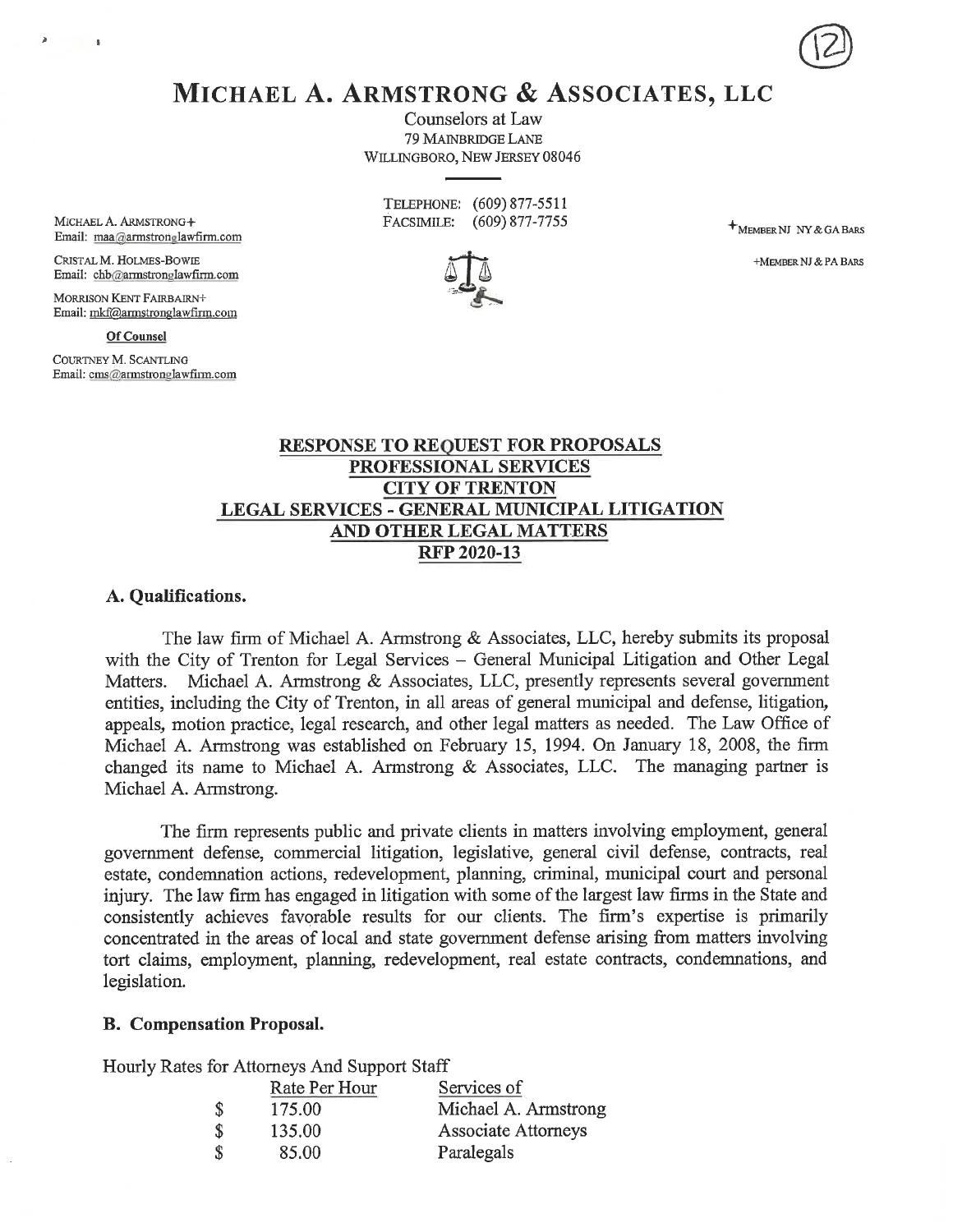



# **FEE SCHEDULE**

The hourly rate for professional and paraprofessional legal services for City of Trenton depending on the nature of the matter will be:

| <b>Shareholders</b>               | \$175 |
|-----------------------------------|-------|
| Counsel/Of Counsel and Associates | \$135 |
| Paralegal                         | \$85  |

All non-paralegal work will be performed by a shareholder.

In addition to legal services, our invoices will include any out-of-pocket expenses attributable to a specific client matter. Out-of-pocket expenses generally include, but are not limited to postage, photocopying and complex document production, fax transmissions, courier services, online research, travel expenses, filing, recording, certification and registration fees charged by governmental bodies.

Itemized statements showing services rendered and disbursements made by the firm on behalf of the client will be submitted on a monthly basis, together with an appropriate voucher for payment.

# **Administrative Fees**

| Photocopying           | $$.20$ per copy                         |  |  |
|------------------------|-----------------------------------------|--|--|
| <b>Courier Service</b> | At cost                                 |  |  |
|                        | Telephone calls Included in hourly rate |  |  |
| Faxes                  | no charge                               |  |  |
| Postage                | At cost                                 |  |  |
| Travel/mileage         | \$.58 cost per mile                     |  |  |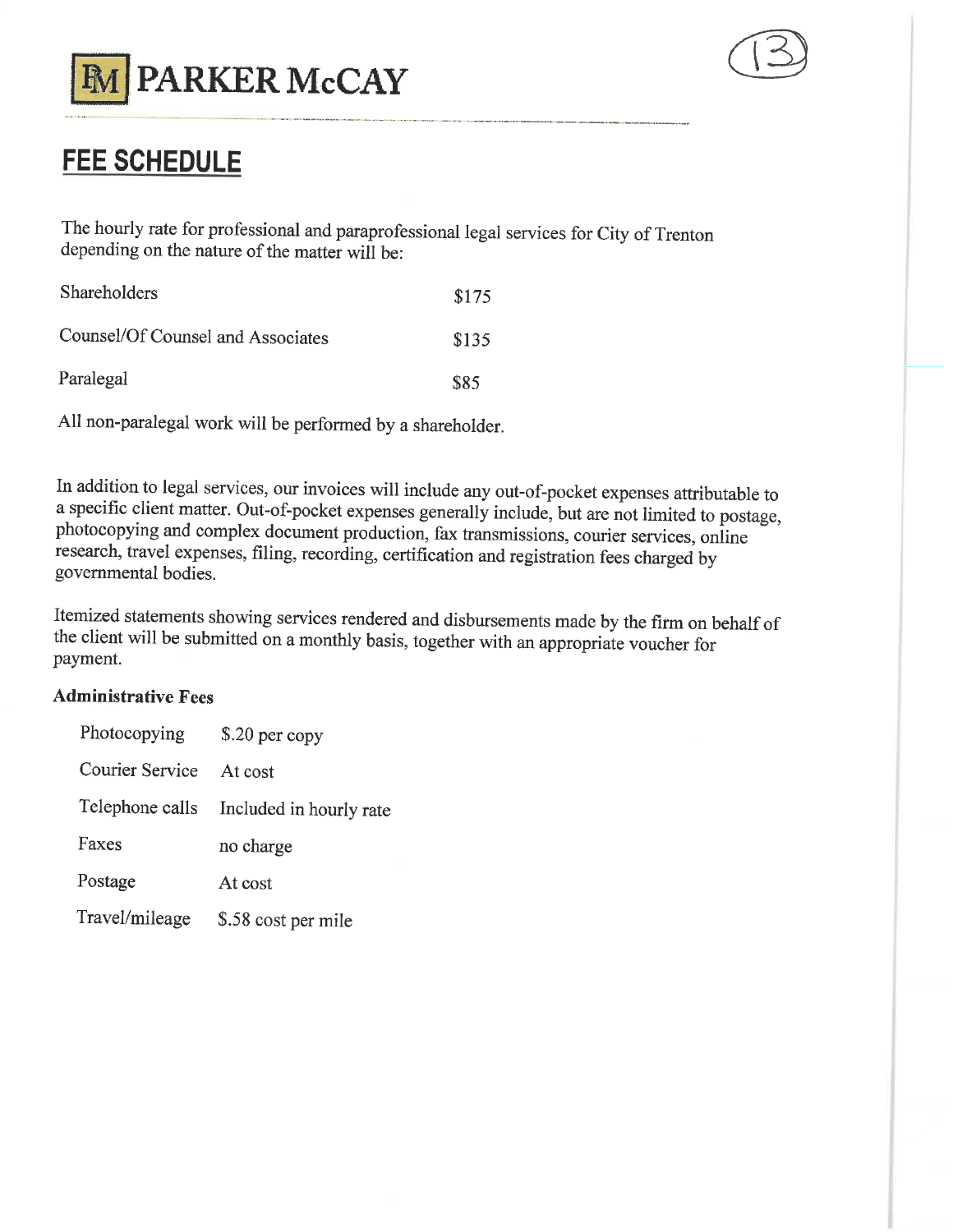

**NEW JERSEY NEW YORK** 



**61 SOUTH PARAMUS ROAD** PARAMUS, NEW JERSEY 07652

TELEPHONE: (201) 928-1100 TELEFAX: (201) 928-0588 WWW.DECOTIISLAW.COM

FRANCIS J. BORIN, ESO. FBORIN@DECOTIISLAW.COM 201.907.5207

# **FEE PROPOSAL**

### **Legal Services - General Municipal Litigation and Other Legal Matters**

DeCotiis, FitzPatrick, Cole & Giblin, LLP proposes the following fee structure for general municipal litigation services and other legal matters; we will, however, be more than willing to tailor a fee structure that meets the City's needs:

**Hourly Rate:** We propose a blended hourly rate of One Hundred Seventy-Five Dollars (\$175.00) per hour for services performed by attorneys, including attendance at required meetings. Legal services provided by law clerks will be billed at a rate of One Hundred Twenty-Five Dollars (\$125.00) and paralegals and legal assistants will be billed at a rate of Eighty-Five Dollars (\$85.00) per hour.

**Travel Time:** Travel time during which legal work is being undertaken on behalf of the client will be billed at our normal hourly rate(s). Other travel time will be billed at One Hundred Dollars (\$100.00) per hour.

Mileage, Tolls and Parking: We propose that mileage will be reimbursed at the prevailing IRS reimbursement rate, and the cost of tolls and parking shall be reimbursed at cost.

### Reimbursable Expenses:

| Photocopies | \$.30 per page; | Faxes        | \$.25 per page |
|-------------|-----------------|--------------|----------------|
| Printing    | \$.10 per page; | Color Copies | \$.65 per page |
| CD Copy     | \$5.00;         | DVD Copy     | \$10.00        |

Any additional reimbursable expenses will be subject to the approval of the City.

**Invoices and Payment:** Invoices are sent on a monthly basis and payment is due within 30 days thereafter.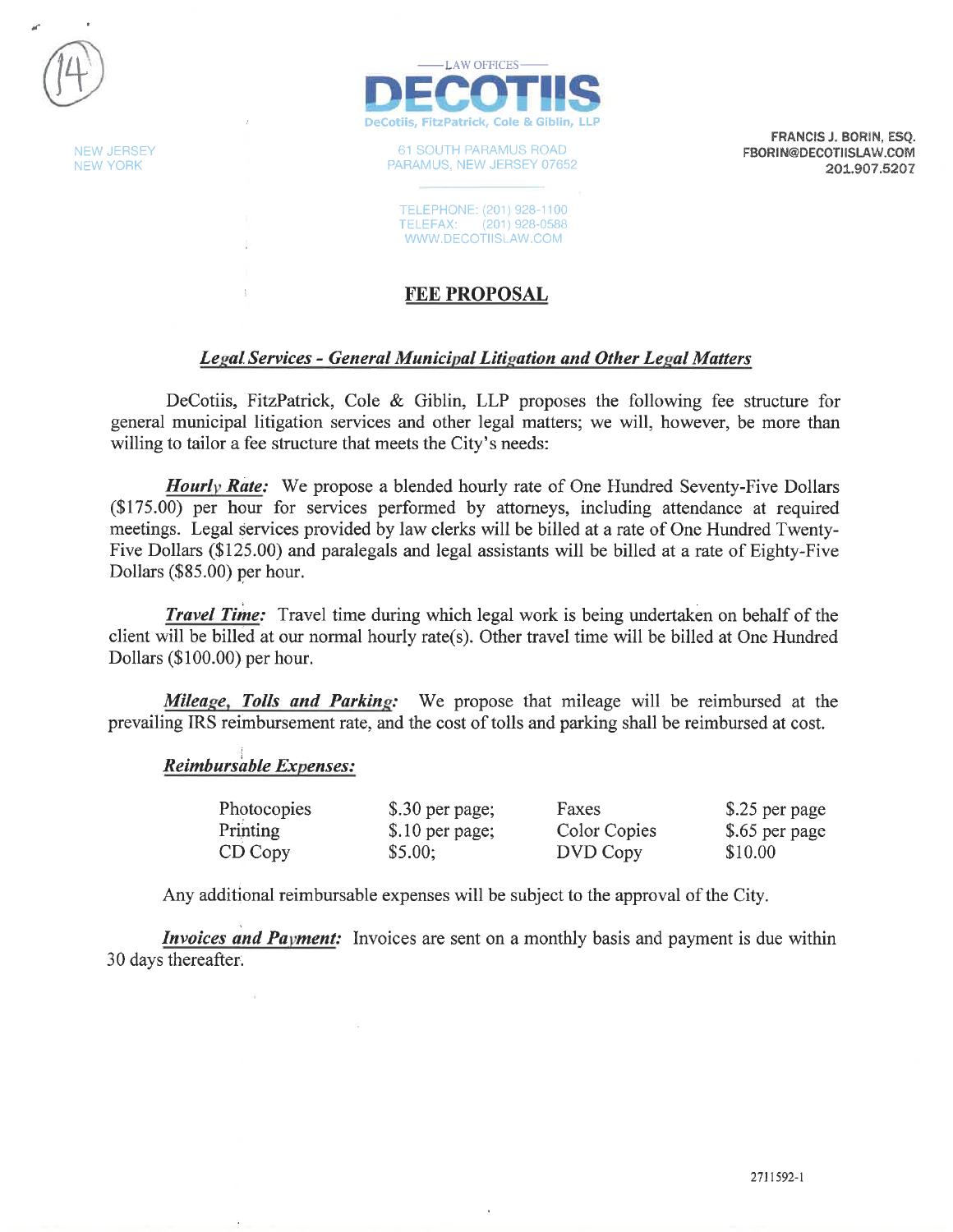We the undersigned propose to furnish and deliver the above services pursuant to the scope of services and requirements and made part hereof:

### **HOURLY RATE**

 $$175.00$ 

## (ORIGINAL SIGNATURE BY AUTHORIZED REPRESENTATIVE)

The undersigned is a Corporation, Partnership or Individual under the laws of the State of New Jersey having its principal office at 21 Roszel Road, Princeton, NJ 08540

| <b>COMPANY</b>   | <b>Hill Wallack LLP</b>     |
|------------------|-----------------------------|
| <b>ADDRESS</b>   | 21 Roszel Road              |
| <b>ADDRESS</b>   | Princeton, New Jersey 08540 |
| FED. ID #        |                             |
|                  |                             |
| <b>NAME</b>      | Michael Kahme               |
| <b>TELEPHONE</b> | 609.924.0805                |
|                  |                             |
| FAX              | 609.452.1888                |
|                  |                             |
| EMAIL            | mkahme@hillwallack.com      |
| <b>DATE</b>      | 05/26/2020                  |
|                  |                             |
| <b>SIGNATURE</b> |                             |
|                  |                             |